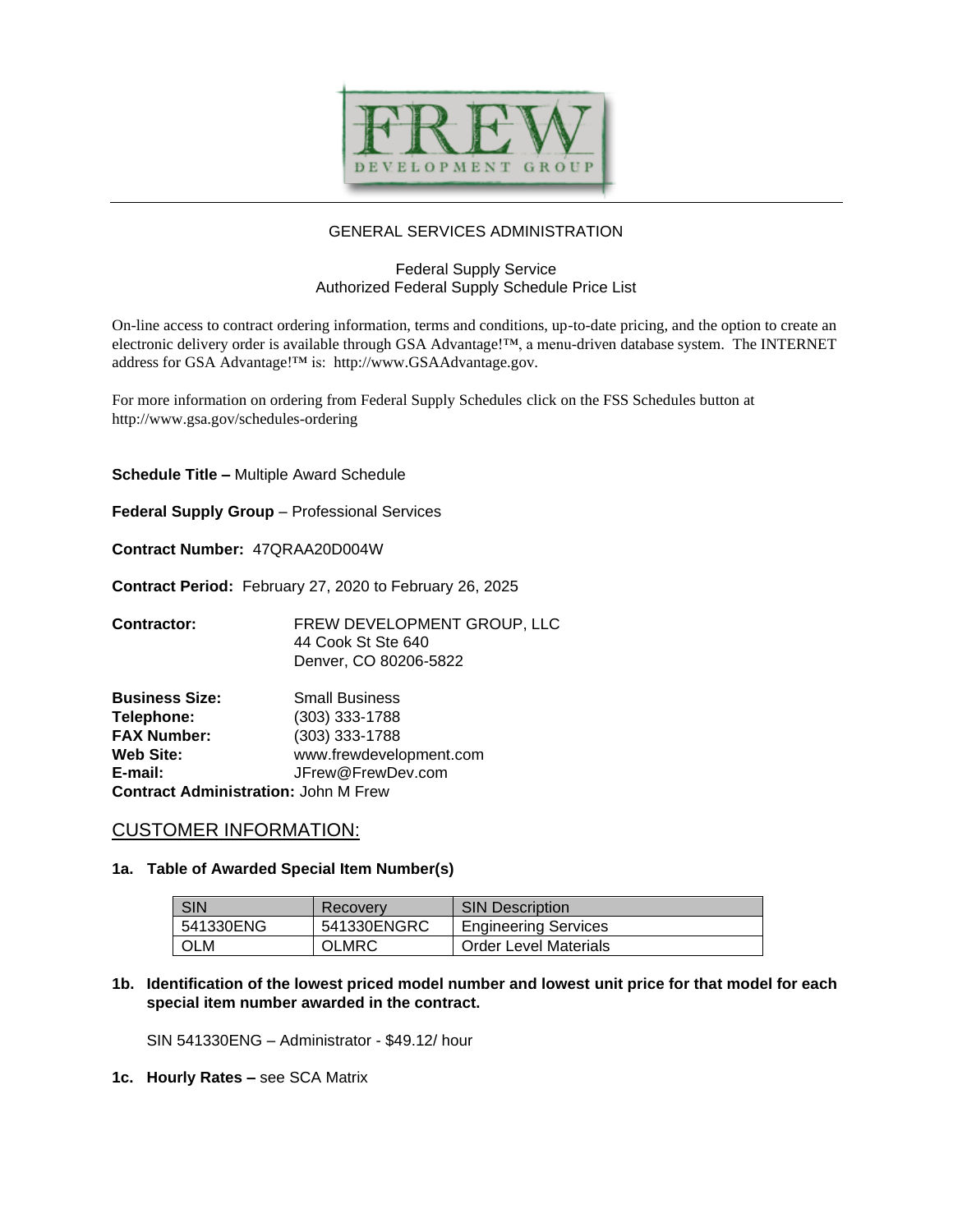- **2. Maximum Order:** \$1,000,000.00
- **3. Minimum Order:** \$100.00
- **4. Geographic Coverage (delivery Area):** Domestic Only, 50 Sates, DC, Territories
- **5. Point(s) of production (city, county, and state or foreign country):** Same as company address
- **6. Discount from list prices or statement of net price:** Government net prices (discounts already deducted).
- **7. Quantity discounts:** None
- **8. Prompt payment terms:** none. "Information for Ordering Offices: Prompt payment terms cannot be negotiated out of the contractual agreement in exchange for other concessions."
- **9a. Notification that Government purchase cards are accepted up to the micro-purchase threshold:** Yes
- **9b. Notification whether Government purchase cards are accepted or not accepted above the micro-purchase threshold:** Yes
- **10. Foreign items (list items by country of origin):** None
- **11a. Time of Delivery (Contractor insert number of days):** Specified on the Task Order
- **11b. Expedited Delivery. "Items available for expedited delivery are noted in this price list."**
- **11c. Overnight and 2-day delivery.** Contact Contractor
- **11d. Urgent Requirements. A**gencies can contact the Contractor's representative to affect a faster delivery. Customers are encouraged to contact the contractor for the purpose of requesting accelerated delivery.
- **12. F.O.B Points(s):** Destination
- **13a. Ordering Address(es):** Same as Contractor

**13b. Ordering procedures:** For supplies and services, the ordering procedures, information on Blanket Purchase Agreements (BPA's) are found in Federal Acquisition Regulation (FAR) 8.405-3.

- **14. Payment address(es):** Same as company address
- **15. Warranty provision.:** Contractor's standard commercial warranty.
- **16. Export Packing Charges (if applicable):** N/A
- **17. Terms and conditions of Government purchase card acceptance (any thresholds above the micro-purchase level**): Government Purchase Cards are accepted for GSA contracts. Please contact the Contract Administrator for card use above micro purchase.
- **18. Terms and conditions of rental, maintenance, and repair (if applicable):** N/A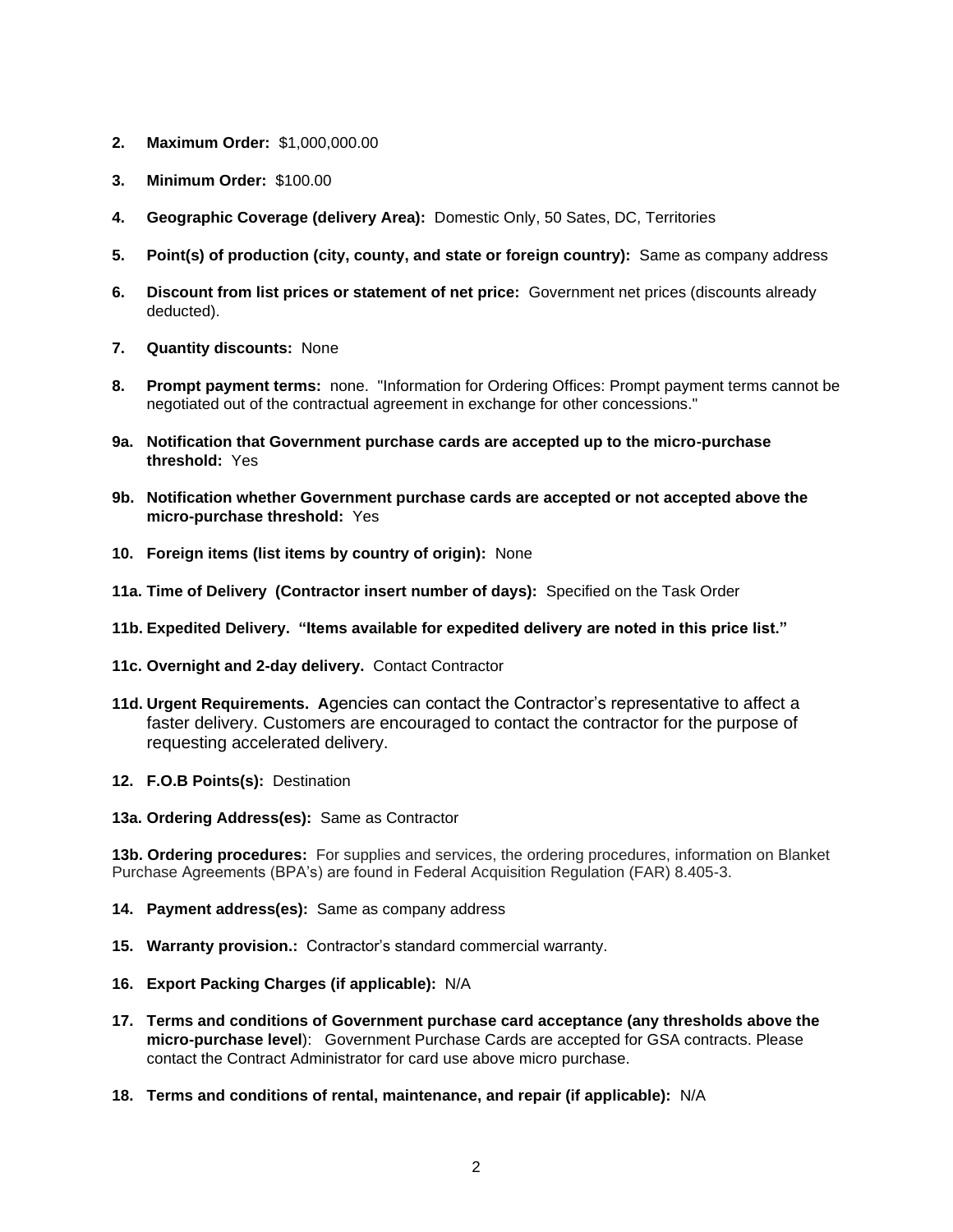- **19. Terms and conditions of installation (if applicable):** N/A
- **20. Terms and conditions of repair parts indicating date of parts price lists and any discounts from list prices (if applicable):** N/A
- **20a. Terms and conditions for any other services (if applicable):** N/A
- **21. List of service and distribution points (if applicable):** N/A
- **22. List of participating dealers (if applicable):** N/A
- **23. Preventive maintenance (if applicable):** N/A
- **24a. Special attributes such as environmental attributes (e.g., recycled content, energy efficiency, and/or reduced pollutants).** N/A
- **24b. Section 508 compliance –** N/A
- **25. Data Universal Numbering System (DUNS) number:** 079361273
- **26. Notification regarding registration in SAM** Registered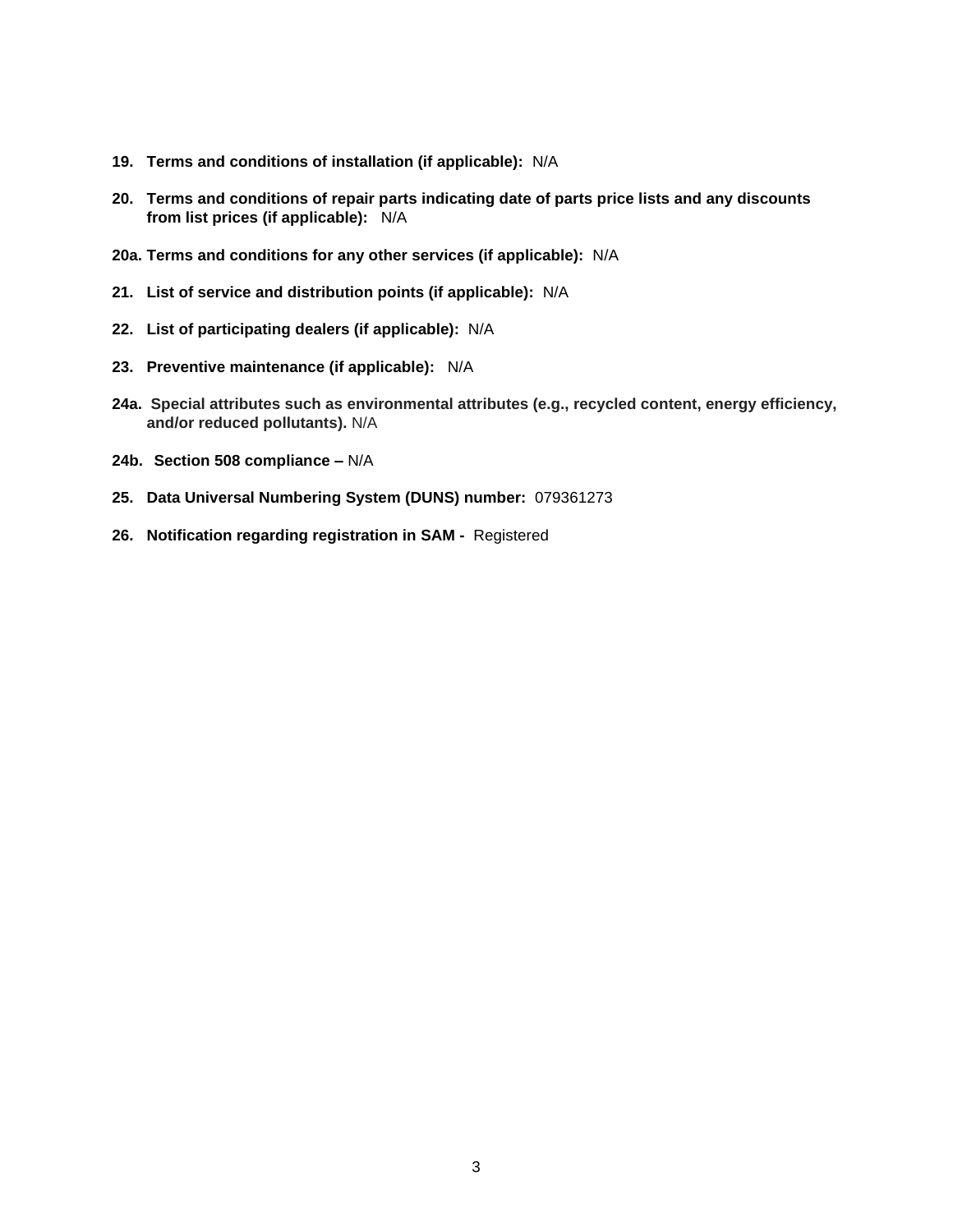|                        |                                                                                                                                                                                                                                                                                                                                                                                                                                                                                                                                                                                                                                                                                                                                                                         | <b>Min</b>       | <b>Min Years</b>  |
|------------------------|-------------------------------------------------------------------------------------------------------------------------------------------------------------------------------------------------------------------------------------------------------------------------------------------------------------------------------------------------------------------------------------------------------------------------------------------------------------------------------------------------------------------------------------------------------------------------------------------------------------------------------------------------------------------------------------------------------------------------------------------------------------------------|------------------|-------------------|
|                        | <b>Detailed Position Description and functional</b>                                                                                                                                                                                                                                                                                                                                                                                                                                                                                                                                                                                                                                                                                                                     | <b>Education</b> | of                |
| <b>Job Title</b>       | responsibilities<br>1) Create project schedule, including activity,                                                                                                                                                                                                                                                                                                                                                                                                                                                                                                                                                                                                                                                                                                     | Level            | <b>Experience</b> |
| Project Executive      | sequences, durations, allocation of labor and materials<br>and materials delivery. 2) Confirm construction delivery<br>method with client. 3) Define the project into individual<br>contracts. 4) Establish bidding schedule. 5) Prepare<br>AIA contracts for signature by client. 6) Become<br>thoroughly familiar with design documents and<br>specifications. 7) Schedule and coordinate the ordering<br>and delivery of materials. 8) Establish safety program.<br>9) Final review of applications for payment and<br>recommendation to owner. 9) Lead any dispute<br>resolution at direction of owner.                                                                                                                                                             | BA               | 10                |
| Senior Project Manager | 1) Establish bidding schedule. 2) Issue and coordinate<br>bidding, including requests for information and answers<br>thereto. 3) Work with project architect to establish and<br>maintain a project submittal schedule and any revisions<br>thereto. 4) Review shop drawings, product data,<br>samples and other submittals from contractors for<br>compliance with the contract. 5) Schedule and<br>coordinate the sequence of construction and<br>assignment of space in areas where the contractors are<br>working. 6) Recommend corrective course(s) of action<br>when requirements of a contract are not being fulfilled.<br>7) Initial review of applications for payment. 8)<br>Oversee all project close-out activities leading to<br>certificate of occupancy. | <b>BA</b>        | $\overline{7}$    |
| Project Manager        | 1) Serve as on-site manager. 2) Supervise all on-site<br>staff. 3) Coordinate materials testing. 4) Conduct OAC<br>Meetings. 5) Schedule all tests and inspections. 5)<br>Enforce safety program. 6) Establish and manage site<br>security program. 6) Along with project architect, create<br>and resolve punch list at end of project. 7) Secure<br>warranty and maintenance manuals for delivery to<br>owner.                                                                                                                                                                                                                                                                                                                                                        | <b>BA</b>        | 5                 |
| Coordinator            | 1) Obtain building permits. 2) Schedule regular<br>meetings with owner, architect, contractors, and other<br>relevant consultants ("OAC Meetings"). 3) Schedule<br>materials testing.                                                                                                                                                                                                                                                                                                                                                                                                                                                                                                                                                                                   | High<br>School   | 2                 |
| Administrator          | 1) Maintain daily log of weather, each contractor's work,<br>number of workers, identification of equipment,<br>problems encountered and other relevant data. 2)<br>Record progress of the project and submit a weekly<br>report to owner (to be approved by SPM and Project<br>Executive). 3) Secure insurance certificates from each<br>contractor/consultant. 4) Secure lien waivers from each<br>payee.                                                                                                                                                                                                                                                                                                                                                             | High<br>School   | $\overline{2}$    |
| Project Accountant     | 1) Define the project budget in schedule of values for<br>approval by owner and lender. 2) Receive and process<br>invoices for approval by Project Executive and Owner.<br>3) Submit monthly pay application to owner and lender.<br>Track payments and create summary for monthly report<br>to owner. 4) Participate in effort to resolve disputes<br>with pay applications.                                                                                                                                                                                                                                                                                                                                                                                           | <b>BA</b>        | 5                 |